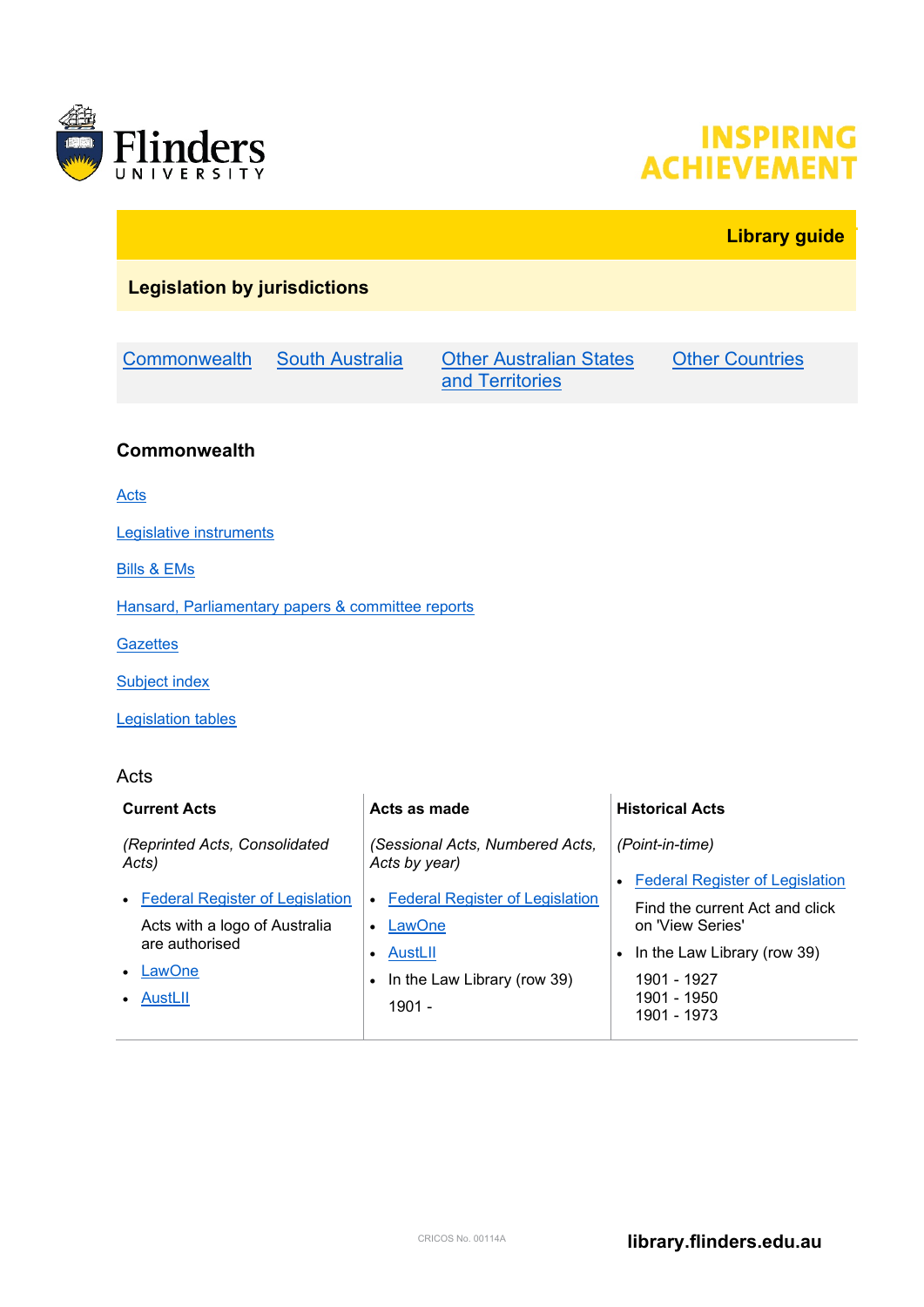#### <span id="page-1-0"></span>Legislative instruments

| <b>Current Legislative instruments</b> |  |
|----------------------------------------|--|
|----------------------------------------|--|

- [Federal Register of Legislation](https://www.legislation.gov.au/Browse/ByTitle/LegislativeInstruments/InForce/0/0/Principal)
- **[LawOne](http://ezproxy.flinders.edu.au/login?url=http://lawone.timebase.com.au/Legislation/Text/cth_legislation/jump?id=Menu%20Current%20Regulations)**
- [AustLII](http://www.austlii.edu.au/au/legis/cth/consol_reg/)

#### **Legislative instruments as made**

- [Federal Register of Legislation](https://www.legislation.gov.au/Browse/ByTitle/LegislativeInstruments/Asmade/0/0/All)
- **[LawOne](http://lawone.timebase.com.au/Legislation/Year/cth/All/regs)**
- [AustLII](http://www.austlii.edu.au/au/legis/cth/num_reg/)
- In the Law Library (row 39)
	- 1916-1978, plus most recent 2 years

#### <span id="page-1-1"></span>Bills and explanatory memoranda

#### **EMs and Bills**

• [Parliament of Australia](http://www.aph.gov.au/Parliamentary_Business/Bills_Legislation)

Search or browse by title or date

Includes text of the bill, explanatory memoranda, and parliamentary debates (including second reading speech)

Provides details of the progress of the bill through parliament 1996-

• [Federal Register of Legislation](https://www.legislation.gov.au/Browse/ByTitle/Bills/InForce)

Includes explanatory memoranda

• [LawOne](http://ezproxy.flinders.edu.au/login?url=http://lawone.timebase.com.au/Legislation/Year/CTH/All/Bills)

Search or browse by title, date, or subject

Includes text of the bill, explanatory memoranda, and second reading speeches

Details progress of the bill through parliament

• In the Law Library (row 39)

1965 - 1995, plus most recent 2 years

#### **Bills lists**

*List of bills before Parliament for the current calendar year, with details of their progress through both houses*

• [Parliament of Australia](http://www.aph.gov.au/Parliamentary_Business/Bills_Legislation#a6)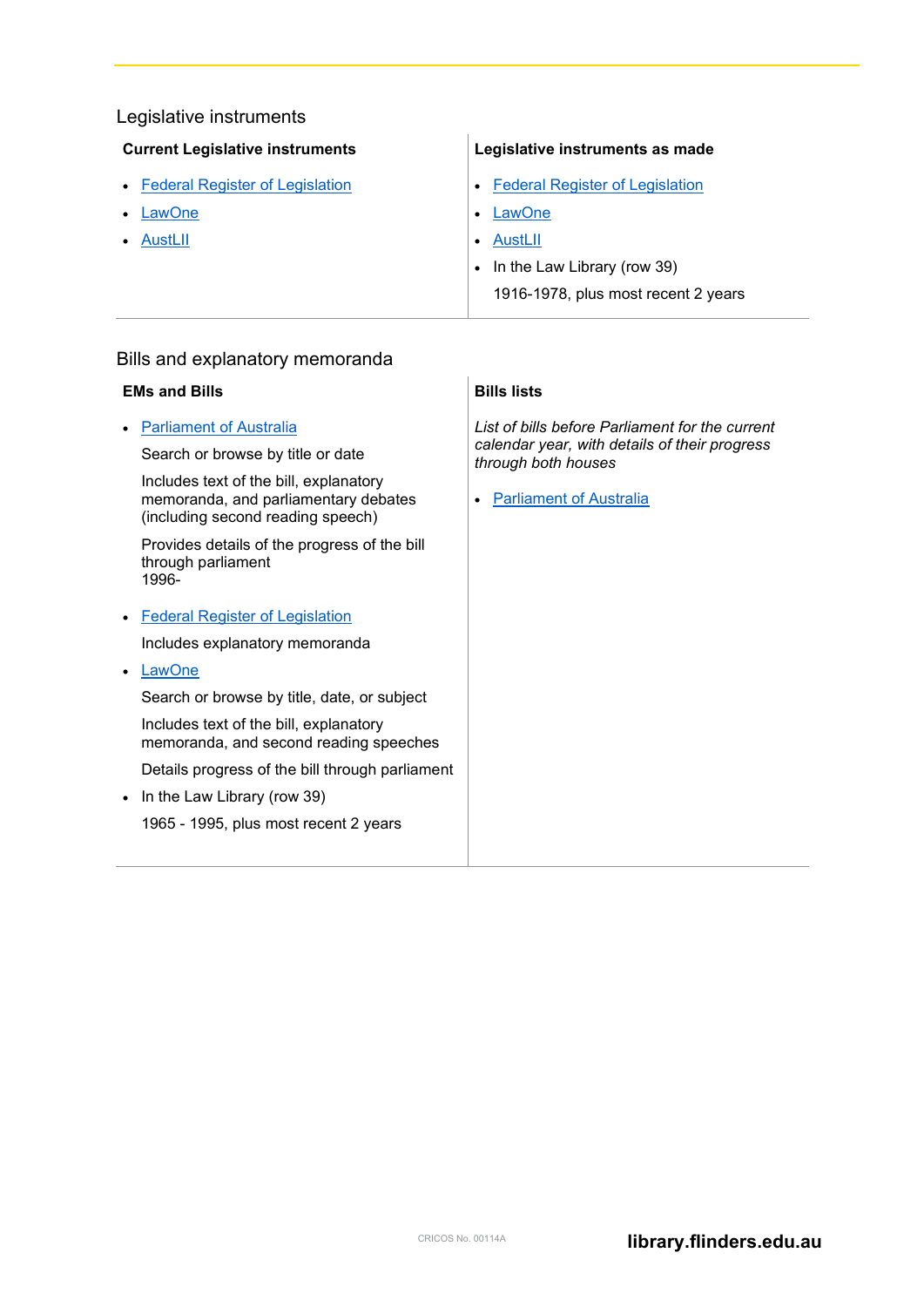<span id="page-2-0"></span>

|  |  | Hansard, Parliamentary papers & committee reports |
|--|--|---------------------------------------------------|
|  |  |                                                   |

| <b>Hansard</b>                                                                                                                  | <b>Parliamentary papers</b>                                                                                                                                                                                                                                     | <b>Committee reports</b>                                                                                                                                                                                     |
|---------------------------------------------------------------------------------------------------------------------------------|-----------------------------------------------------------------------------------------------------------------------------------------------------------------------------------------------------------------------------------------------------------------|--------------------------------------------------------------------------------------------------------------------------------------------------------------------------------------------------------------|
| <b>Browse current Hansard</b><br><b>Search Hansard</b><br>Tick 'Hansard' under 'House of<br>Representatives' and/or<br>'Senate' | • In the Law Library (row $39 - 43$ )<br>1901 - 2012<br><b>Parliament of Australia -</b><br><b>Parliamentary papers</b><br>$2013 -$<br><b>Parliament of Australia -</b><br><b>Tabled papers</b><br>* Senate tabled papers<br>* Index to Parliamentary<br>papers | <b>Parliament of Australia -</b><br><b>Committees</b><br>* Current inquiries<br>* House of Assembly<br>Committee reports<br>* Senate Committee reports<br>* Joint Committee reports<br>* Register of reports |

#### <span id="page-2-1"></span>**Gazettes**

• [Federal Register of Legislation](https://www.legislation.gov.au/Browse/ByTitle/Gazettes/InForce)

#### <span id="page-2-2"></span>Subject Index

- Wicks subject index to Commonwealth legislation In the Law Library (row 39)
- LawOne [browse by subject area](http://ezproxy.flinders.edu.au/login?url=http://lawone.timebase.com.au/Legislation/Subject/cth)
- Includes both Acts and Regulations
- [Lawlex](http://my.lawlex.com.au/)

Click on 'Browse Legislation'

## <span id="page-2-3"></span>Legislation Tables

#### • [Federal Statutes Annotations](https://ezproxy.flinders.edu.au/login?url=http://www.lexisnexis.com/au/legal/api/version1/toc?shr=t&hct=f&scl=t&AU01STSttAntSrch&csi=274546)

(Online via LexisNexis AU and in the Law Library at row 39)

- \* Alphabetical list of Acts, with full legislative history and related regulations
- \* List of repealed Acts
- [Federal Register of Legislation](https://www.legislation.gov.au/Content/LegislationTables)
	- \* Alphabetical list of Acts, with details of amendments
	- \* List of repealed Acts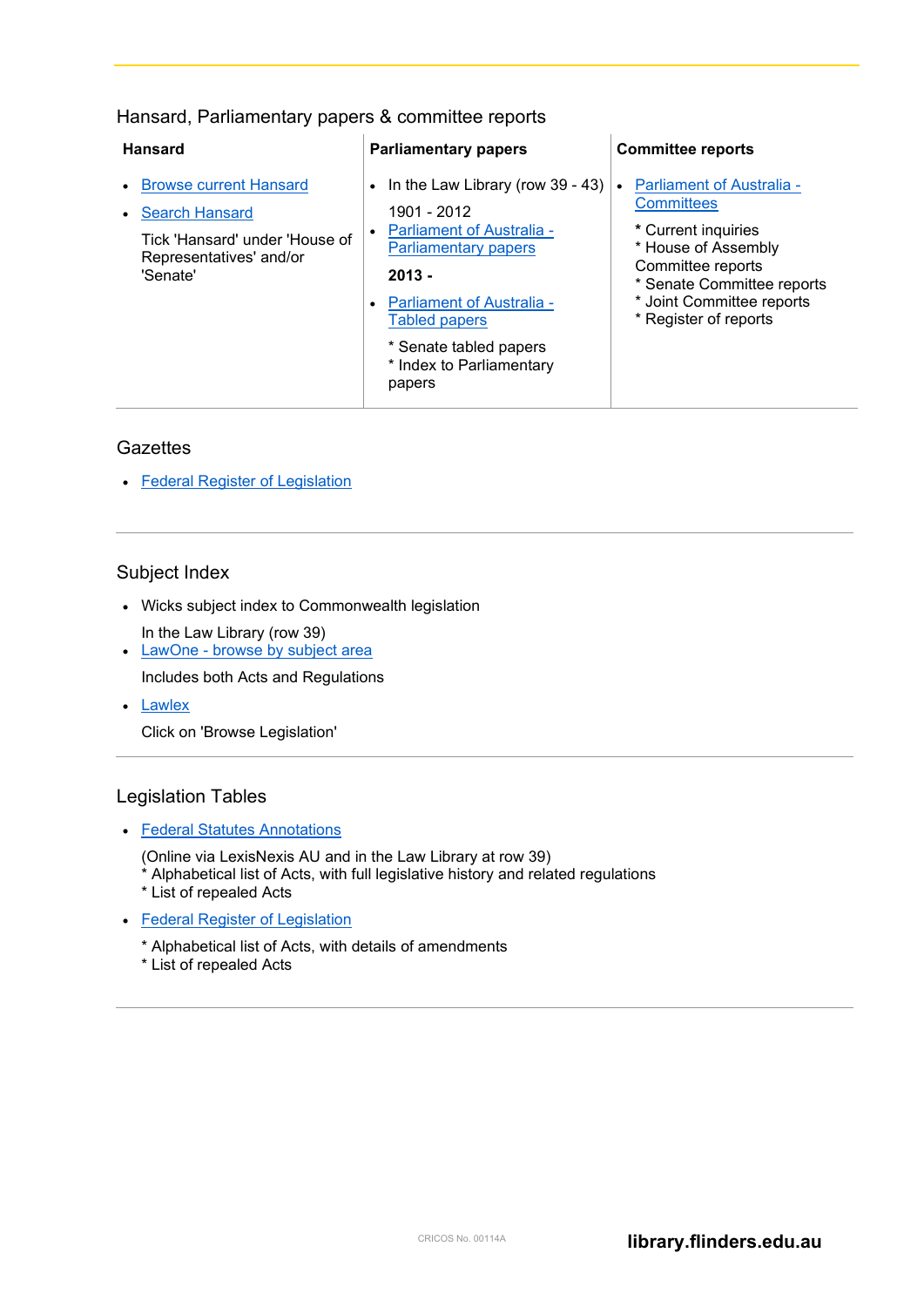### <span id="page-3-0"></span>**South Australia**

[Acts](#page-3-1)

[Regulations and rules](#page-4-0)

[Bills](#page-4-1)

**[Hansard & Parliamentary papers](#page-4-2)** 

[Gazettes and Proclamations](#page-5-1)

**[Subject index](#page-5-2)** 

[Legislation tables](#page-5-3)

#### <span id="page-3-1"></span>Acts

| <b>Current Acts</b>                                                                                 | Acts as made                                                                                                                                                                                                                                                                    | <b>Historical Acts</b>                                                                                                                                           |
|-----------------------------------------------------------------------------------------------------|---------------------------------------------------------------------------------------------------------------------------------------------------------------------------------------------------------------------------------------------------------------------------------|------------------------------------------------------------------------------------------------------------------------------------------------------------------|
| (Reprinted Acts, Consolidated<br>Acts)                                                              | (Sessional Acts, Numbered Acts,<br>Acts by year)                                                                                                                                                                                                                                | (Point-in-time)                                                                                                                                                  |
| <b>SA Legislation</b><br>$\bullet$<br>LawOne<br>AustLII<br>In the Law Library (row 44)<br>$\bullet$ | <b>SA Legislation</b><br>$\bullet$<br>2003-<br><b>LawOne</b><br>$\bullet$<br><u>AustLII</u><br>$\bullet$<br>1837-<br>Acts of the Parliament of South<br>$\bullet$<br>Australia, 1837-2002<br><b>Flinders University</b><br>In the Law Library (row 44)<br>$\bullet$<br>$1837 -$ | <b>SA Legislation</b><br>Find the current Act and click<br>on 'Display Older Versions'<br>In the Law Library (row 44)<br>$\bullet$<br>1837 - 1936<br>1837 - 1975 |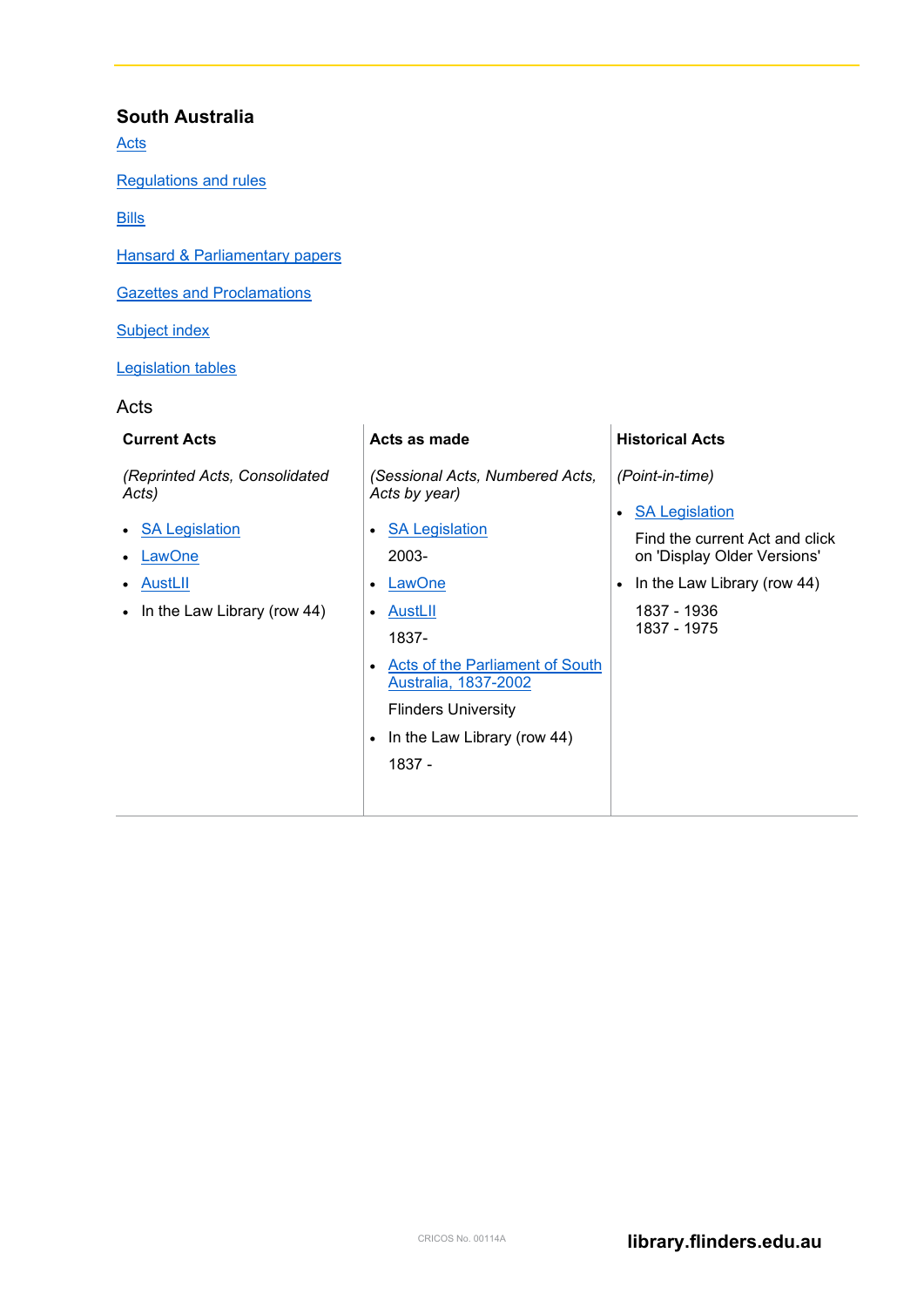# <span id="page-4-0"></span>Regulations and rules

#### **Current Regulations**

- [SA Legislation](http://legislation.sa.gov.au/browseRegulations.aspx)
- [LawOne](http://ezproxy.flinders.edu.au/login?url=http://lawone.timebase.com.au/Legislation/Text/sa_legislation/jump?id=Menu%20Current%20Regulations)
- [AustLII](http://www.austlii.edu.au/au/legis/sa/consol_reg/)

## **Regulations as made**

• [SA Legislation](http://legislation.sa.gov.au/browseRegulations.aspx) 2003-

• [LawOne](http://ezproxy.flinders.edu.au/login?url=http://lawone.timebase.com.au/Legislation/Year/sa/All/regs)

1970-

• [AustLII](http://www.austlii.edu.au/au/legis/sa/num_reg/)

2003-

• In the Law Library (row 45) 1988 -

#### <span id="page-4-1"></span>Bills

| <b>Bills</b>                                             | <b>Bills lists</b>                                                   |
|----------------------------------------------------------|----------------------------------------------------------------------|
| <b>Parliament of South Australia</b><br>2005-            | List of bills, with details of their progress<br>through both houses |
| LawOne                                                   | Index to Bills - House of Assembly<br>$\bullet$                      |
| Search or browse by title, date, or subject              | Index to Bills - Legislative Council<br>$\bullet$                    |
| Includes text of the bill and second reading<br>speeches | <b>SA Legislative Tracking</b><br>$\bullet$                          |
| Details progress of the bill through parliament          | Provides information on the progress of all                          |
| AustLII                                                  | Bills in the current and previous sessions of<br>Parliament          |
| • In the Law Library (row 44)                            |                                                                      |
| 1968 - 2005, plus most recent 2 years                    |                                                                      |
|                                                          |                                                                      |

# <span id="page-4-2"></span>Hansard & Parliamentary papers

| Hansard                         | <b>Parliamentary papers</b>      |
|---------------------------------|----------------------------------|
| • Parliament of South Australia | In the Law Library (row 45 - 47) |
| $1993 -$                        | $1857 -$                         |
| • In the Law Library (row 48)   | <b>House of Assembly</b>         |
| 1857 - 1993 (missing 1863-1864) | House of Assembly - Index        |
|                                 |                                  |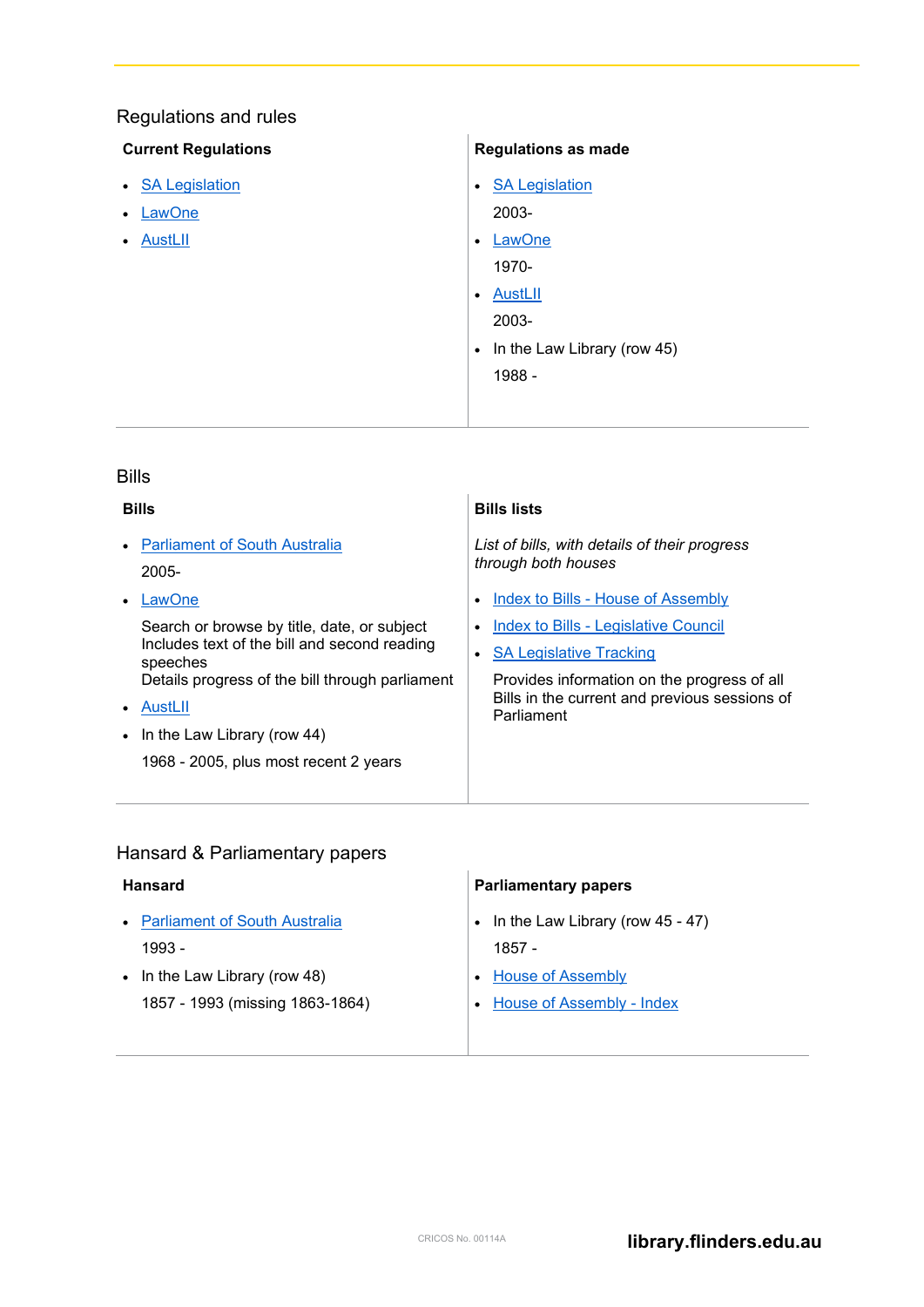## <span id="page-5-1"></span>Gazettes & Proclamations

| Gazette                                                              | <b>Proclamations</b>  |
|----------------------------------------------------------------------|-----------------------|
| <b>South Australian Government Gazette</b><br>$\bullet$<br>$\bullet$ | <b>SA Legislation</b> |
| 1999-<br>AustLII<br>$\bullet$<br>$\bullet$                           | $2003 -$<br>AustLII   |
| 1839-1918                                                            | $2003 -$              |
| • In the Law Library (row $45 - 46$ )                                |                       |
| 1846 -                                                               |                       |

### <span id="page-5-2"></span>Subject Index

- [Subject Index to South Australian Legislation](http://www.alla.asn.au/sa/sisal/sisal.html)
- LawOne [browse by subject area](http://ezproxy.flinders.edu.au/login?url=http://lawone.timebase.com.au/Legislation/Subject/cth) Includes both Acts and Regulations
- [Lawlex](http://my.lawlex.com.au/)

Click on 'Browse Legislation'

#### <span id="page-5-3"></span>Legislation Tables

- Index to [South Australian Legislation](http://legislation.sa.gov.au/Web/Information/Fortnightly%20index/FortnightlyIndex.aspx)
	- \* Annual Index
	- \* Fortnightly update

## <span id="page-5-0"></span>**Other Australian States and Territories**

**[Australian Capital Territory](#page-6-0)** 

[New South Wales](#page-6-1)

[Northern Territory](#page-7-0)

**[Queensland](#page-7-1)** 

[Tasmania](#page-8-0)

**[Victoria](#page-9-1)** 

[Western Australia](#page-9-2)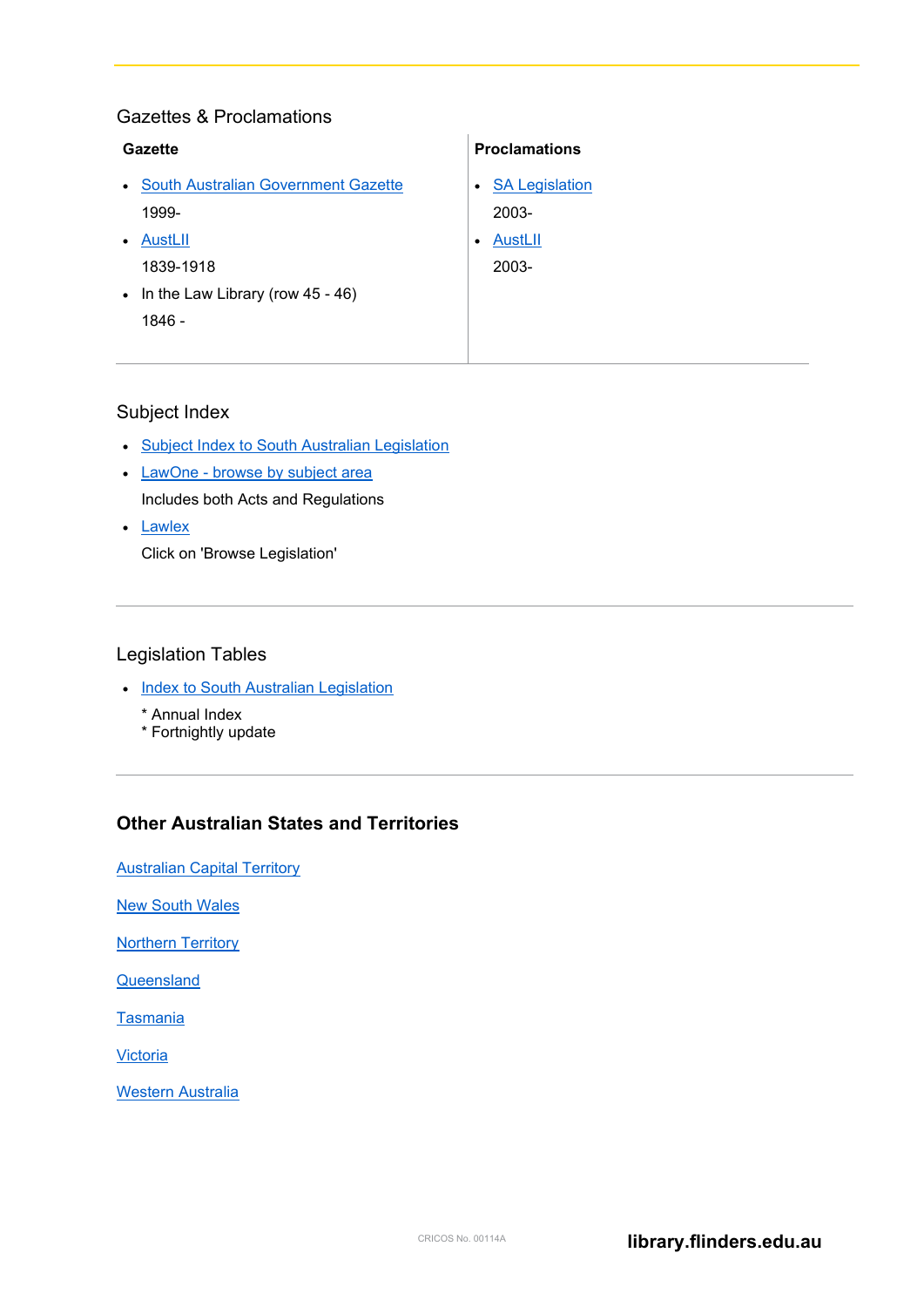# <span id="page-6-0"></span>Australian Capital Territory

| Online                                                                                                                                                                                                                                                                                                                                                                                                                                                                                                                                         | In the Law Library                                                                                                                                              |
|------------------------------------------------------------------------------------------------------------------------------------------------------------------------------------------------------------------------------------------------------------------------------------------------------------------------------------------------------------------------------------------------------------------------------------------------------------------------------------------------------------------------------------------------|-----------------------------------------------------------------------------------------------------------------------------------------------------------------|
| LawOne (via TimeBase)<br>Contains the full text of legislation for<br>Australian Federal, State, & Territory<br>jurisdictions. Includes, Acts (current & as<br>made), Bills, EMs & second reading speeches.<br>Links to proposed amendments and select<br>case law. Incorporates LawTracker.<br><b>Help: Using TimeBase effectively</b><br><b>ACT Legislation Register</b><br>* Acts (current and as made)<br>* Legislative Instruments (current and as<br>made)<br>* Bills and Explanatory Statements<br>Hansard<br><b>Government Gazette</b> | (row 43)<br>- Bills<br>1994-1997<br>Ordinances and Regulations (Reprinted -<br>Historical)<br>1911 - 1938<br>1911 - 1959<br>Ordinances - as made<br>1971 - 2000 |
|                                                                                                                                                                                                                                                                                                                                                                                                                                                                                                                                                |                                                                                                                                                                 |

## <span id="page-6-1"></span>New South Wales

| Online                                                                                                                                                                                                                                                                                                                                                                                                                                                                                                                                                                                 | In the Law Library                                                                                                                                                                                                                      |
|----------------------------------------------------------------------------------------------------------------------------------------------------------------------------------------------------------------------------------------------------------------------------------------------------------------------------------------------------------------------------------------------------------------------------------------------------------------------------------------------------------------------------------------------------------------------------------------|-----------------------------------------------------------------------------------------------------------------------------------------------------------------------------------------------------------------------------------------|
| LawOne (via TimeBase)<br>Contains the full text of legislation for<br>Australian Federal, State, & Territory<br>jurisdictions. Includes, Acts (current & as<br>made), Bills, EMs & second reading speeches.<br>Links to proposed amendments and select<br>case law. Incorporates LawTracker.<br><b>Help: Using TimeBase effectively</b><br><b>New South Wales Government</b><br>* Acts (current and as made)<br>* Statutory instruments (current and as made)<br>* Bills and explanatory notes<br>* Point-in-time Acts<br><b>Parliament of New South Wales</b><br>* Bills<br>* Hansard | (row 43)<br>Bills<br>1980 - 1996<br>• Acts - Reprinted (Historical)<br>Public Statutes of NSW, 1824 - 1874<br>NSW Statutes, 1824 - 1937<br>Acts - as made<br>1941 - 1962<br>Rules, regulations, and by-laws<br>$\bullet$<br>1899 - 1989 |
| <b>Government Gazette</b>                                                                                                                                                                                                                                                                                                                                                                                                                                                                                                                                                              |                                                                                                                                                                                                                                         |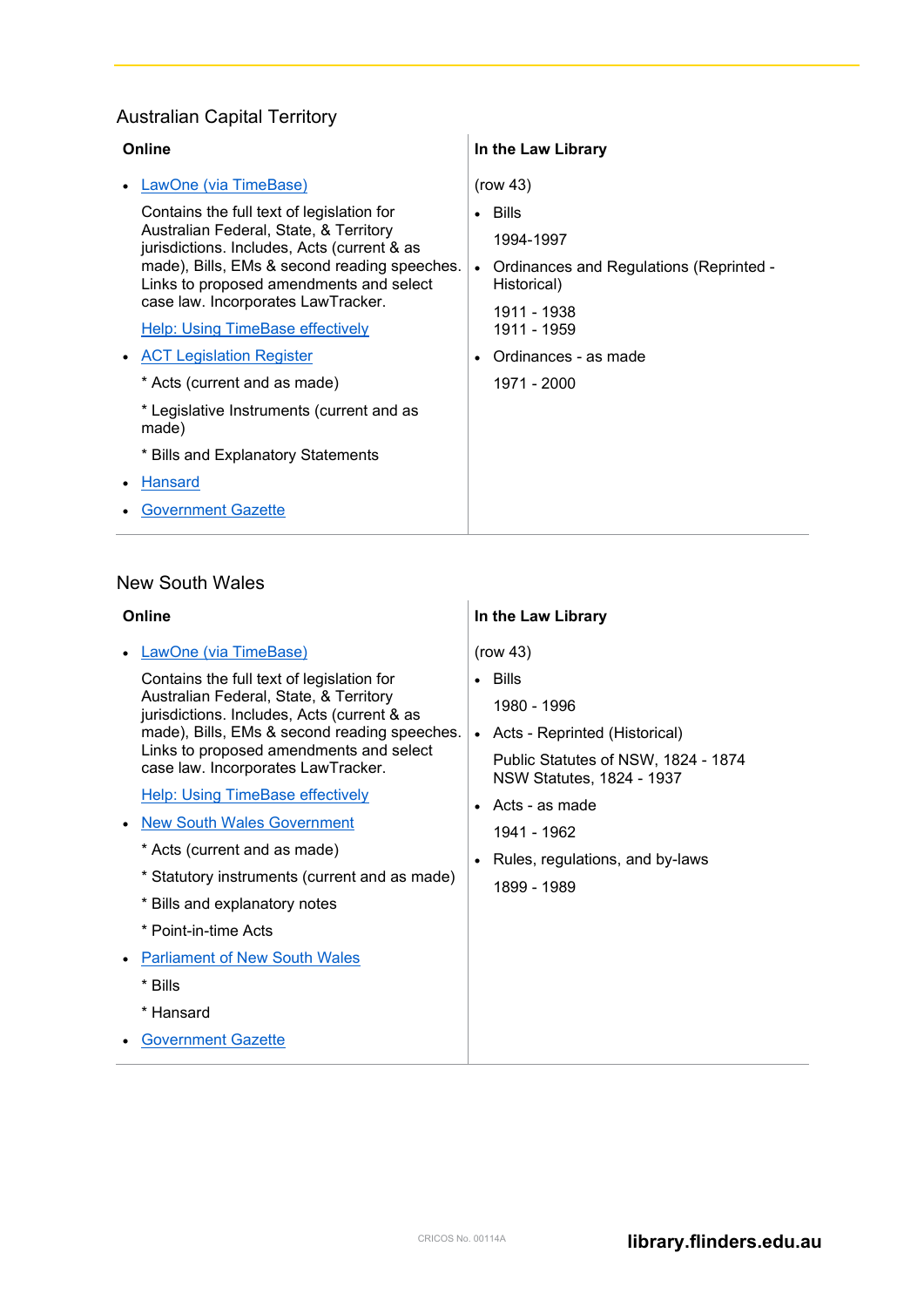# <span id="page-7-0"></span>Northern Territory

| Online                                                                                                                                                                                                                        | In the Law Library                                     |
|-------------------------------------------------------------------------------------------------------------------------------------------------------------------------------------------------------------------------------|--------------------------------------------------------|
| LawOne (via TimeBase)                                                                                                                                                                                                         | (row 44)                                               |
| Contains the full text of legislation for<br>Australian Federal, State, & Territory<br>jurisdictions. Includes, Acts (current & as<br>made), Bills, EMs & second reading speeches.<br>Links to proposed amendments and select | Ordinances and regulations - Reprinted<br>(Historical) |
|                                                                                                                                                                                                                               | 1911 - 1960<br>1911 - 1966                             |
| case law. Incorporates LawTracker.                                                                                                                                                                                            | $\bullet$ Acts - as made                               |
| <b>Help: Using TimeBase effectively</b>                                                                                                                                                                                       | 1941 - 1962                                            |
| <b>Northern Territory Legislation</b>                                                                                                                                                                                         |                                                        |
| * Consolidated Acts                                                                                                                                                                                                           |                                                        |
| * Consolidated regulations                                                                                                                                                                                                    |                                                        |
| * Acts by year                                                                                                                                                                                                                |                                                        |
| * Subordinate legislation by year                                                                                                                                                                                             |                                                        |
| * Bills and explanatory statements                                                                                                                                                                                            |                                                        |
| * Index to legislation                                                                                                                                                                                                        |                                                        |
| Hansard                                                                                                                                                                                                                       |                                                        |
| <b>Government Gazette</b>                                                                                                                                                                                                     |                                                        |

# <span id="page-7-1"></span>Queensland

| Online                                                                                  | In the Law Library                     |
|-----------------------------------------------------------------------------------------|----------------------------------------|
| <b>LawOne (via TimeBase)</b>                                                            | (row 44)                               |
| Contains the full text of legislation for                                               | Bills                                  |
| Australian Federal, State, & Territory<br>jurisdictions. Includes, Acts (current & as   | 1981 - 1991                            |
| made), Bills, EMs & second reading speeches.<br>Links to proposed amendments and select | Acts - Reprinted (Historical)          |
| case law. Incorporates LawTracker.                                                      | Queensland Statutes, to 1888           |
| <b>Help: Using TimeBase effectively</b>                                                 | Public Acts of Queensland, 1828 - 1936 |
| <b>Queensland Legislation</b>                                                           | Queensland Statutes, 1828 - 1962       |
| * Acts (in force and as passed)                                                         | Acts - as made                         |
| * Subordinate legislation (as made)                                                     | 1961 - 1995                            |
| * Bills and explanatory notes                                                           |                                        |
| * Repealed legislation                                                                  |                                        |
| * Annotations and cumulative update                                                     |                                        |
| Hansard                                                                                 |                                        |
|                                                                                         |                                        |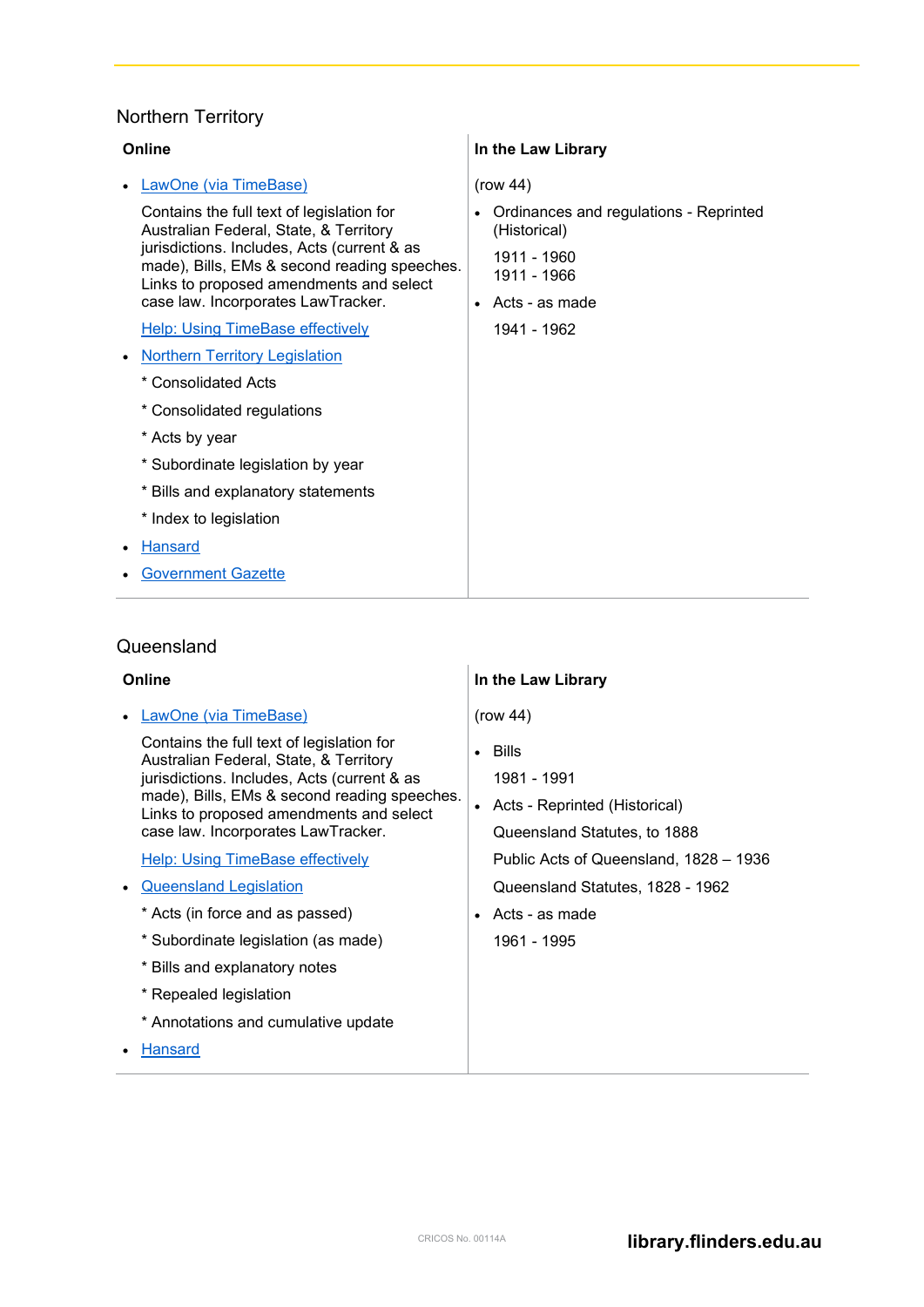#### <span id="page-8-0"></span>Tasmania

#### **Online** • [LawOne \(via TimeBase\)](http://ezproxy.flinders.edu.au/login?url=https://www.lawone.com.au) Contains the full text of legislation for Australian Federal, State, & Territory jurisdictions. Includes, Acts (current & as made), Bills, EMs & second reading speeches. Links to proposed amendments and select case law. Incorporates LawTracker. **[Help: Using TimeBase effectively](https://www.timebase.com.au/support/Using_TimeBase_Effectively.html)** • [Tasmanian Legislation](http://www.thelaw.tas.gov.au/) \* Acts (in force and sessional) \* Statutory rules (in force and sessional) \* Subject Index • [Office of Parliamentary Counsel](http://www.dpac.tas.gov.au/divisions/opc/publications.html) \* Acts as made \* Statutory rules as made • [Parliament of](http://www.parliament.tas.gov.au/) Tasmania \* Bills \* Bills index \* Hansard **In the Law Library** (row 48) • Bills 1979 - 1999 • Acts - Reprinted (Historical) 1826 - 1936 1826 - 1959 • Acts - as made 1826 - 1996 • Statutory rules - as made 1954 - 1997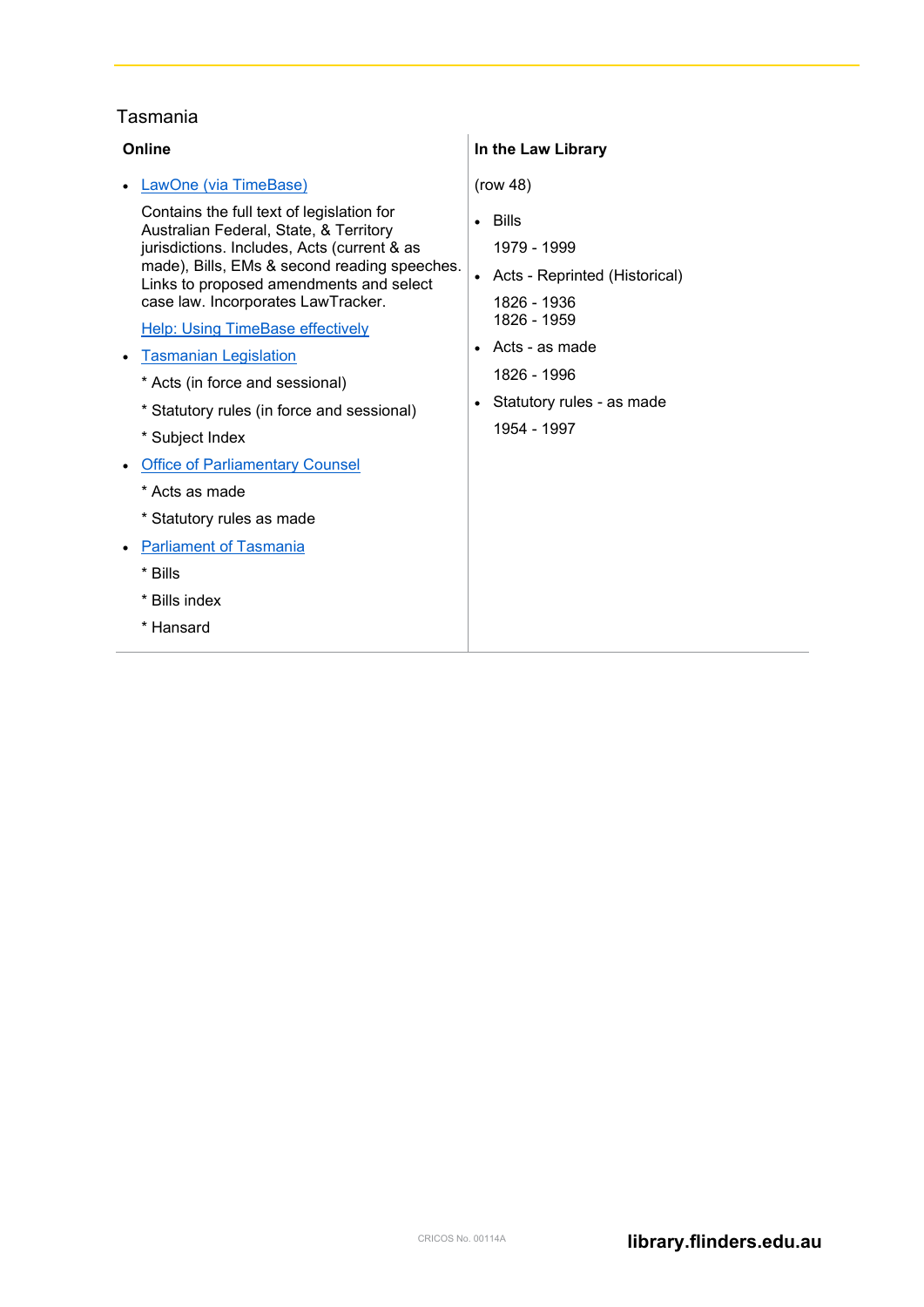#### <span id="page-9-1"></span>Victoria

| Online                                                                                                                                                                                                                                                                                                           | In the Law Library                                                                                                     |
|------------------------------------------------------------------------------------------------------------------------------------------------------------------------------------------------------------------------------------------------------------------------------------------------------------------|------------------------------------------------------------------------------------------------------------------------|
| • LawOne (via TimeBase)                                                                                                                                                                                                                                                                                          | $(row 48-49)$                                                                                                          |
| • Contains the full text of legislation for<br>Australian Federal, State, & Territory<br>jurisdictions. Includes, Acts (current & as<br>made), Bills, EMs & second reading speeches.<br>Links to proposed amendments and select<br>case law. Incorporates LawTracker.<br><b>Help: Using TimeBase effectively</b> | <b>Bills</b><br>$\bullet$<br>1979 - 1998<br>• Acts - Reprinted (Historical)<br>1915 - 1958<br>$\bullet$ Acts - as made |
| <b>Victorian Legislation and Parliamentary</b><br>$\bullet$<br><b>Documents</b><br>* Acts and statutory rules in force<br>* Acts and statutory rules as passed<br>* Bills<br>* Legislation update<br>* Acts Information<br>* Subject Index<br><b>Hansard</b><br>$\bullet$                                        | 1851 - 1966<br>Statutory rules - as made<br>1959 - 1995                                                                |

#### <span id="page-9-2"></span>Western Australia

| Online                                                                                                                                                                                                                                                                                  | In the Law Library                                                                                                |
|-----------------------------------------------------------------------------------------------------------------------------------------------------------------------------------------------------------------------------------------------------------------------------------------|-------------------------------------------------------------------------------------------------------------------|
| State Law Publisher - Legislation<br>$\bullet$<br>* Acts (in force and as passed)<br>* Subsidiary legislation (in force and ceased)<br>* Legislation Information<br><b>Parliament of Western Australia</b><br>$\bullet$<br>* Bills<br>* Hansard<br><b>State Law Publisher - Gazette</b> | (row 49)<br><b>Bills</b><br>$\bullet$<br>1980 - 1997<br>Acts - Reprinted (Historical)<br>$\bullet$<br>1832 - 1890 |

#### <span id="page-9-0"></span>**Other Countries**

• [WorldLII](http://ezproxy.flinders.edu.au/login?url=http://www.worldlii.org/)

Legal database for multiple countries, containing legislation, unreported judgments (case law), international materials, law journals, and law reform reports [\(help webpage\)](http://www.worldlii.org/worldlii/help/search.html).

• [Westlaw International Materials](http://ezproxy.flinders.edu.au/login?url=https://1.next.westlaw.com/Browse/Home/InternationalMaterials?transitionType=Default&contextData=%28sc.Default%29&SP=au-wln-flinders)

International database of case law, legislation and law journals [\(training and support web page\)](https://legal.thomsonreuters.com/en/support/westlaw).